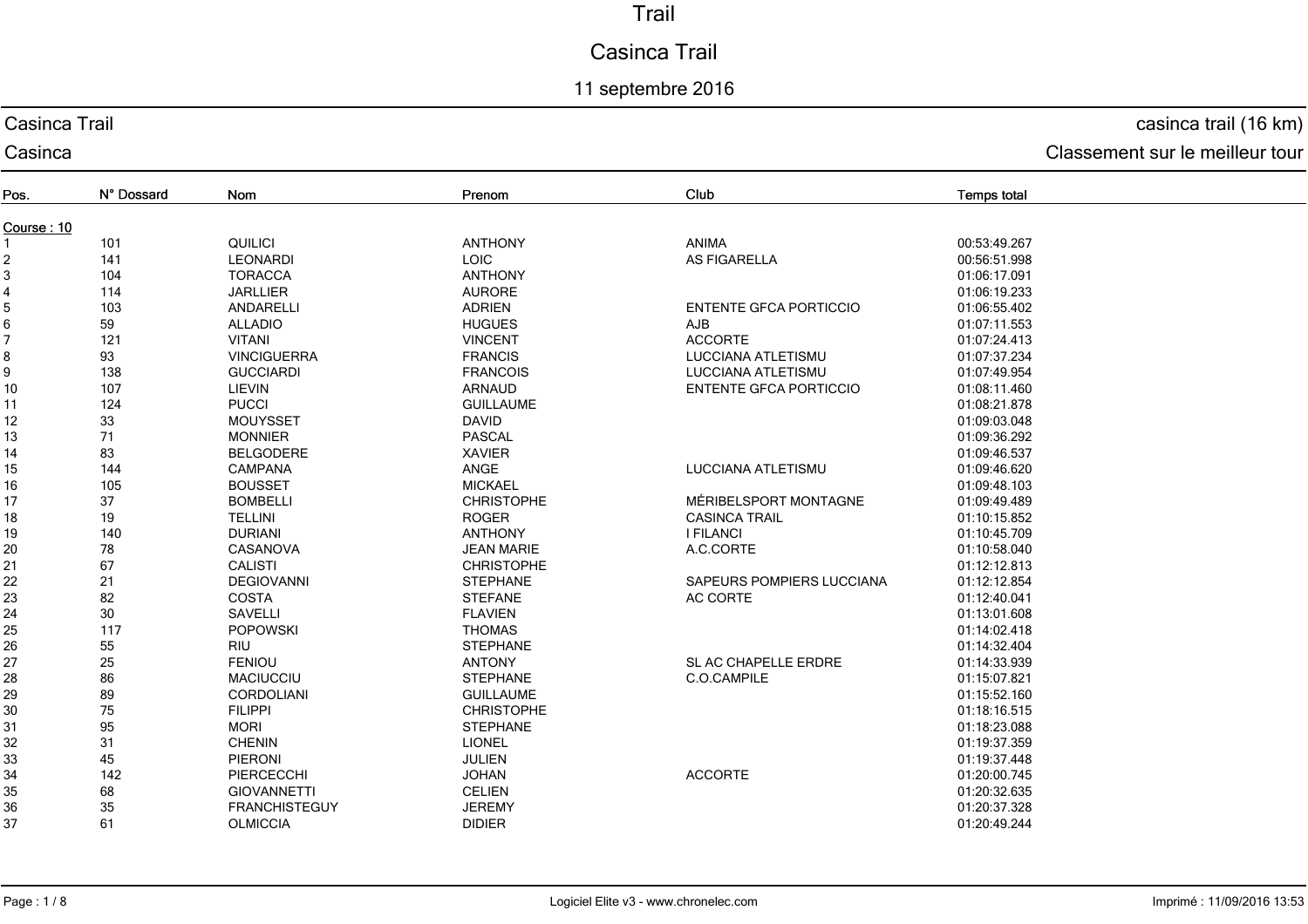# Casinca Trail

## 11 septembre 2016

## Casinca Trail

#### Casinca

# casinca trail (16 km)

| Pos.               | N° Dossard | Nom               | Prenom               | Club                           | <b>Temps total</b> |  |  |
|--------------------|------------|-------------------|----------------------|--------------------------------|--------------------|--|--|
| Course: 10 (Suite) |            |                   |                      |                                |                    |  |  |
| 38                 | 74         | <b>SIMONI</b>     | <b>JULIEN</b>        |                                | 01:20:57.328       |  |  |
| 39                 | 150        | <b>BOUSQUET</b>   | <b>FLORIENT</b>      |                                | 01:21:02.350       |  |  |
| 40                 | 15         | <b>GRAZI</b>      | <b>ALEXANDRE</b>     | <b>CASINCA TRAIL</b>           | 01:21:08.098       |  |  |
| 41                 | 80         | <b>PIRA</b>       | <b>JACKY</b>         | <b>RUNNING CLUB DE FURIANI</b> | 01:21:31.767       |  |  |
| 42                 | 96         | <b>CALASSI</b>    | <b>JEAN BAPTISTE</b> | <b>CASINCA TRAIL</b>           | 01:21:32.129       |  |  |
| 43                 | 13         | FAYAN             | <b>DOMINIQUE</b>     | <b>CASINCA TRAIL</b>           | 01:22:01.490       |  |  |
| 44                 | 149        | <b>DJAFFAR</b>    | <b>RIYAD</b>         |                                | 01:22:33.081       |  |  |
| 45                 | 133        | <b>POLI</b>       | <b>JEAN MARC</b>     |                                | 01:22:33.914       |  |  |
| 46                 | 20         | DELEAU            | <b>RUDY</b>          |                                | 01:22:47.327       |  |  |
| 47                 | 129        | <b>PIACENTINI</b> | <b>DENIS</b>         | <b>I FILANCI</b>               | 01:23:03.439       |  |  |
| 48                 | 47         | <b>CASTELLI</b>   | <b>NICOLAS</b>       | <b>LUCCIANA ATLETISMU</b>      | 01:23:56.927       |  |  |
| 49                 | 10         | <b>SANTUCCI</b>   | <b>ANTHONY</b>       | <b>CASINCA TRAL</b>            | 01:24:35.534       |  |  |
| 50                 | 4          | <b>BERNARDINI</b> | LOUIS                | <b>CASINCA TRAIL</b>           | 01:24:54.330       |  |  |
| 51                 | 28         | <b>BONALDI</b>    | <b>FABIEN</b>        |                                | 01:24:59.900       |  |  |
| 52                 | 22         | <b>BASTELICA</b>  | <b>JEAN BAPTISTE</b> |                                | 01:25:00.073       |  |  |
| 53                 | 36         | <b>NATALI</b>     | <b>LAURENT</b>       | <b>FURMICULA</b>               | 01:25:01.638       |  |  |
| 54                 | 16         | <b>ANTONETTI</b>  | <b>PATRICK</b>       |                                | 01:25:03.619       |  |  |
| 55                 | 29         | <b>AUDIBERT</b>   | <b>ANTOINE</b>       |                                | 01:25:04.087       |  |  |
| 56                 | 66         | <b>MOURIGUE</b>   | <b>DENIS</b>         | <b>CLUB IBM FRANCE</b>         | 01:25:14.624       |  |  |
| 57                 | 125        | <b>MORELLI</b>    | <b>PATRICK</b>       | <b>CO CAMPILE</b>              | 01:25:24.267       |  |  |
| 58                 | 42         | <b>CUMBO</b>      | <b>JOSEE</b>         | ANIMA                          | 01:25:25.972       |  |  |
| 59                 | 111        | <b>SMAL</b>       | <b>DAVID</b>         |                                | 01:25:47.725       |  |  |
| 60                 | 148        | CAMADINI          | <b>PASCAL</b>        |                                | 01:25:48.203       |  |  |
| 61                 | 32         | <b>VACCA</b>      | <b>ERIC</b>          |                                | 01:26:01.368       |  |  |
| 62                 | 127        | <b>MASSONI</b>    | SAVERIU              |                                | 01:26:13.986       |  |  |
| 63                 | 130        | <b>PIACENTINI</b> | <b>ANTHONY</b>       | <b>I FILANCI</b>               | 01:27:00.267       |  |  |
| 64                 | 17         | <b>ALBERTINI</b>  | <b>VINCENT</b>       |                                | 01:27:08.195       |  |  |
| 65                 | 48         | SEBASTIANI        | <b>SEBASTIEN</b>     | <b>PASS RUNNING</b>            | 01:27:09.208       |  |  |
| 66                 | 131        | <b>DANTIN</b>     | <b>JOELLE</b>        |                                | 01:28:14.806       |  |  |
| 67                 | 91         | <b>GUAGNINI</b>   | <b>ERWANN</b>        |                                | 01:28:37.443       |  |  |
| 68                 | 136        | <b>BUISSON</b>    | <b>PAUL</b>          |                                | 01:28:47.230       |  |  |
| 69                 | 94         | <b>FERREIRA</b>   | <b>RICARDO</b>       |                                | 01:29:03.188       |  |  |
| 70                 | 120        | <b>PIACENTINI</b> | <b>TONY</b>          | <b>I FILANCI</b>               | 01:29:17.803       |  |  |
| 71                 | 63         | <b>D'HIERRE</b>   | <b>ANTHONY</b>       |                                | 01:29:19.136       |  |  |
| 72                 | 123        | <b>DONATI</b>     | <b>JEAN LOUIS</b>    | CO CAMPILE                     | 01:29:26.356       |  |  |
| 73                 | 40         | <b>BOUSSON</b>    | <b>OLIVIER</b>       | <b>CASINCA TRAIL</b>           | 01:29:54.882       |  |  |
| 74                 | 27         | <b>ALBERTINI</b>  | PETRU                |                                | 01:29:58.073       |  |  |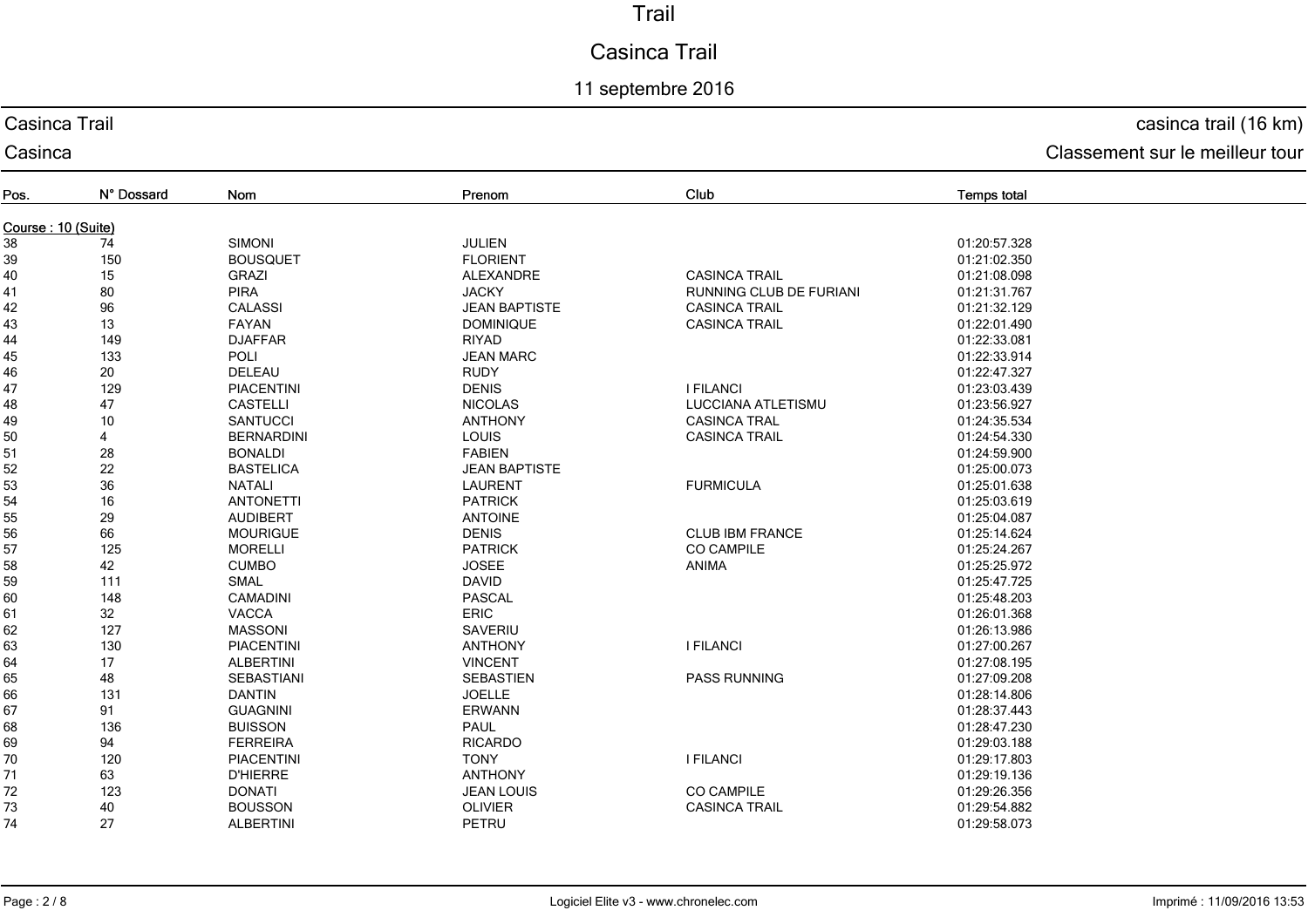# Casinca Trail

## 11 septembre 2016

## Casinca Trail

Casinca

## casinca trail (16 km)

| Pos.               | N° Dossard | <b>Nom</b>        | Prenom              | Club                       | <b>Temps total</b> |  |  |
|--------------------|------------|-------------------|---------------------|----------------------------|--------------------|--|--|
| Course: 10 (Suite) |            |                   |                     |                            |                    |  |  |
| 75                 | 77         | <b>ALBERTINI</b>  | <b>FREDERIQUE</b>   | A.C.CORTE                  | 01:30:01.807       |  |  |
| 76                 | 108        | <b>TOMASI</b>     | PIERRE              | <b>I FILANCI</b>           | 01:30:08.783       |  |  |
| 77                 | 87         | <b>BOULET</b>     | <b>HELENE</b>       |                            | 01:30:17.215       |  |  |
| 78                 | 115        | DE VLEGELAER      | <b>HANS</b>         | <b>SUD CORSE TRIATHLON</b> | 01:30:44.656       |  |  |
| 79                 | 57         | LUZI              | <b>ANTHONY</b>      |                            | 01:30:54.647       |  |  |
| 80                 | 26         | <b>ANTONI</b>     | PAUL                |                            | 01:31:32.395       |  |  |
| 81                 | 3          | <b>TALINEAU</b>   | <b>NICOLAS</b>      |                            | 01:31:58.297       |  |  |
| 82                 | 132        | <b>LEDUC</b>      | <b>SEBASTIEN</b>    |                            | 01:32:15.394       |  |  |
| 83                 | 109        | <b>GIUDICELLI</b> | <b>DENISE</b>       | A FURMICULA                | 01:32:27.776       |  |  |
| 84                 | 90         | <b>NICAISE</b>    | PIERRE PAUL         |                            | 01:32:35.775       |  |  |
| 85                 | 53         | <b>ORSINI</b>     | <b>CHARLES</b>      |                            | 01:33:10.453       |  |  |
| 86                 | 84         | <b>HAMON</b>      | <b>VINCENT</b>      |                            | 01:33:10.635       |  |  |
| 87                 | 12         | COLOMBANI         | JEAN-PAUL           | <b>CASINCA TRAIL</b>       | 01:33:54.648       |  |  |
| 88                 | 76         | <b>STEFANI</b>    | <b>ELSA</b>         |                            | 01:34:27.332       |  |  |
| 89                 | 98         | SUZZONI           | <b>PATRICIA</b>     |                            | 01:34:32.964       |  |  |
| 90                 | 100        | COLLI             | PAUL ANDRE          | LUCCIANA ATLETISMU         | 01:34:46.292       |  |  |
| 91                 | 41         | <b>CLAVET</b>     | <b>CYRIL</b>        |                            | 01:35:38.348       |  |  |
| 92                 | 44         | <b>ARGENTI</b>    | ANGELO              | LUCCIANA ATLETISMU         | 01:36:09.596       |  |  |
| 93                 | 122        | <b>LINALE</b>     | RAYMOND             | <b>CO CAMPILE</b>          | 01:37:06.539       |  |  |
| 94                 | 81         | <b>TOGNETTI</b>   | <b>PIERRE</b>       |                            | 01:37:06.701       |  |  |
| 95                 | 126        | CARLOTTI          | <b>ERIC</b>         | <b>CO CAMPILE</b>          | 01:37:07.845       |  |  |
| 96                 | 43         | <b>DESANTI</b>    | <b>MARIE SOPHIE</b> | ANIMA                      | 01:37:29.326       |  |  |
| 97                 | 118        | <b>BRAC</b>       | CORALIE             |                            | 01:37:40.431       |  |  |
| 98                 | 64         | PERRIER           | CAROLINE            | <b>PASS'RUNNING</b>        | 01:37:59.474       |  |  |
| 99                 | 70         | <b>SPIGA</b>      | <b>AUDREY</b>       |                            | 01:38:06.133       |  |  |
| 100                | 92         | <b>BERNARDINI</b> | <b>CHRISTOPHE</b>   | LUCCIANA ATLETISMU         | 01:38:17.816       |  |  |
| 101                | 65         | <b>MEGRAUD</b>    | <b>ISABELLE</b>     | <b>CLUB IBM FRANCE</b>     | 01:38:26.959       |  |  |
| 102                | 69         | <b>TARALLO</b>    | <b>EVA</b>          |                            | 01:38:50.987       |  |  |
| 103                | 50         | <b>GRAZIANI</b>   | <b>STEPHANE</b>     |                            | 01:39:12.529       |  |  |
| 104                | 60         | <b>RUSPINI</b>    | <b>STEPHANE</b>     |                            | 01:39:15.652       |  |  |
| 105                | 58         | <b>GIANNORSI</b>  | <b>JEAN PAUL</b>    |                            | 01:40:39.318       |  |  |
| 106                | 62         | <b>VASTA</b>      | SANDRA              |                            | 01:40:49.934       |  |  |
| 107                | 112        | <b>SANTELLI</b>   | <b>VINCENT</b>      |                            | 01:41:46.125       |  |  |
| 108                | 119        | ROMAGNOLI         | <b>JEAN NOEL</b>    |                            | 01:42:39.246       |  |  |
| 109                | 38         | <b>BOMBELLI</b>   | <b>JEAN MARC</b>    |                            | 01:43:06.273       |  |  |
| 110                | 135        | <b>NICOLAI</b>    | PAUL ANDRE          |                            | 01:43:21.771       |  |  |
| 111                | 88         | <b>RIPOCHE</b>    | <b>JULIEN</b>       |                            | 01:43:55.197       |  |  |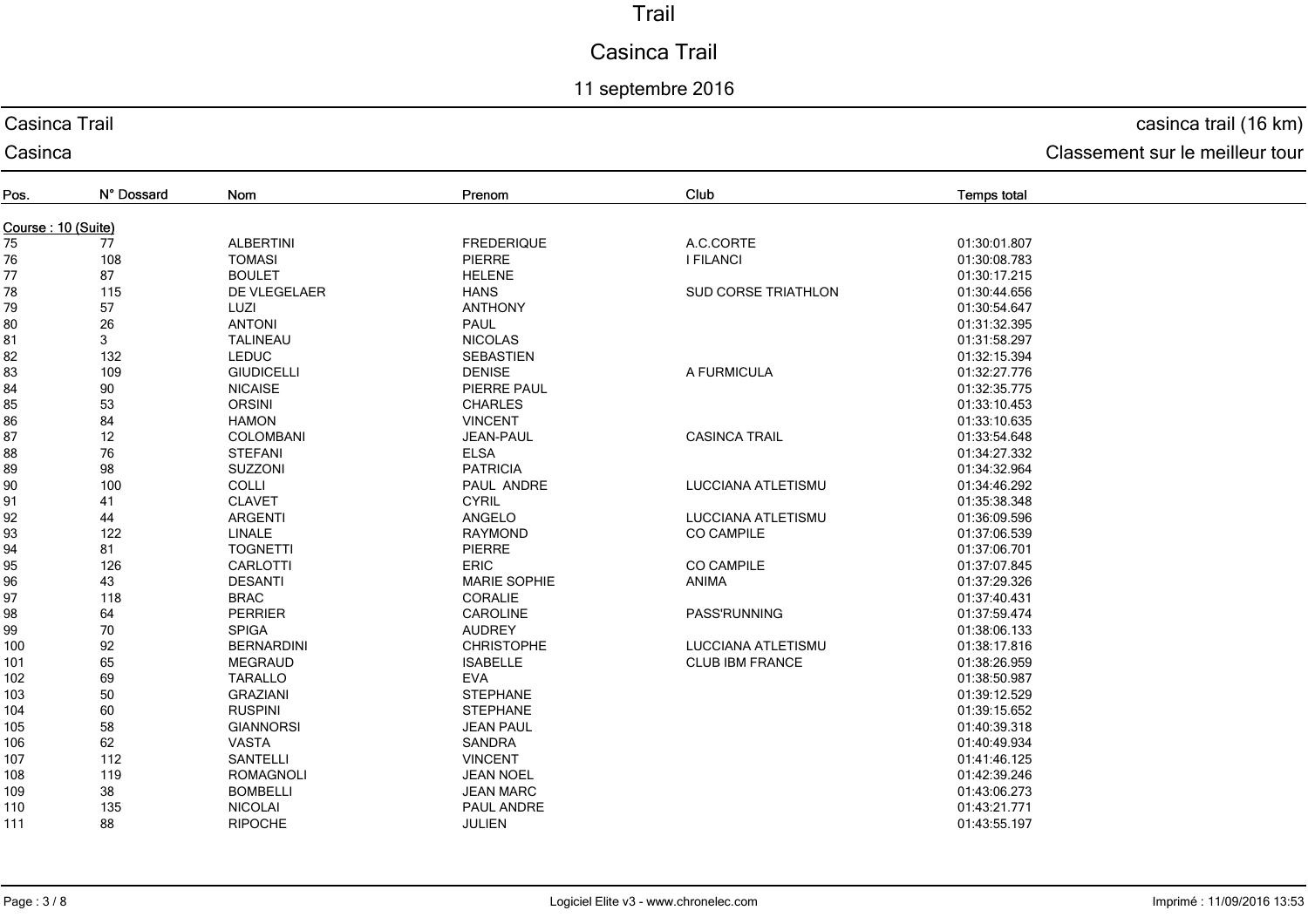# Casinca Trail

## 11 septembre 2016

## Casinca Trail

#### Casinca

# casinca trail (16 km)

| Pos.               | N° Dossard     | Nom                 | Prenom                | Club                        | <b>Temps total</b> |  |  |
|--------------------|----------------|---------------------|-----------------------|-----------------------------|--------------------|--|--|
| Course: 10 (Suite) |                |                     |                       |                             |                    |  |  |
| 112                | 73             | <b>MASSONI</b>      | <b>DARIA</b>          |                             | 01:44:26.672       |  |  |
| 113                | 72             | <b>MASSONI</b>      | <b>XAVIER</b>         |                             | 01:44:27.231       |  |  |
| 114                | 23             | <b>BRUEL</b>        | AMANDINE              |                             | 01:45:04.298       |  |  |
| 115                | 14             | <b>GIOVACCHINI</b>  | <b>ANNONCIADE</b>     | <b>CASINCA TRAIL</b>        | 01:45:04.752       |  |  |
| 116                | 99             | <b>ADOBATI</b>      | <b>FRANCOIS</b>       |                             | 01:45:07.301       |  |  |
| 117                | 24             | <b>DUMERGUE</b>     | ANNE-CLAIRE           | NANTES METROPOLE ATHLETISME | 01:48:35.882       |  |  |
| 118                | 139            | <b>VIGNA</b>        | <b>RAINER</b>         |                             | 01:50:31.754       |  |  |
| 119                | 51             | <b>BELLUSO</b>      | JEAN-CHRISTOPHE       |                             | 01:52:21.230       |  |  |
| 120                | 116            | <b>FIORENTINI</b>   | <b>JEAN DOMINIQUE</b> |                             | 01:52:40.096       |  |  |
| 121                |                | <b>MOROCUTTI</b>    | <b>DANIEL</b>         |                             | 01:54:48.598       |  |  |
| 122                | 79             | <b>GUILBAUD</b>     | JEAN-LUC              |                             | 01:57:29.164       |  |  |
| 123                | 52             | <b>MATTEI</b>       | <b>REGINE</b>         | <b>LUCCIANA ATLETISMU</b>   | 01:58:07.080       |  |  |
| 124                | 137            | <b>SANTELLI</b>     | <b>JENNIFER</b>       |                             | 01:58:14.603       |  |  |
| 125                | 113            | <b>SANTELLI</b>     | <b>DOMINIQUE</b>      |                             | 01:59:04.052       |  |  |
| 126                | 18             | <b>VINCIGUERRA</b>  | <b>JULES</b>          |                             | 01:59:36.934       |  |  |
| 127                | 54             | <b>BRADESI</b>      | <b>STEPHANIE</b>      | <b>LUCCIANA ATLETISMU</b>   | 02:00:29.580       |  |  |
| 128                | 85             | <b>SUZZARINI</b>    | <b>CARLA CATALINA</b> |                             | 02:02:49.259       |  |  |
| 129                | 56             | <b>FINALTERI</b>    | PIERRE JEAN           |                             | 02:02:56.284       |  |  |
| 130                | $\overline{7}$ | SAIDI               | <b>MALIKA</b>         |                             | 02:08:05.279       |  |  |
| 131                | 106            | <b>ANTONIOTTI</b>   | <b>JEAN BAPTISTE</b>  | <b>LUCCIANA ATLETISMU</b>   | 02:10:22.623       |  |  |
| 132                | 9              | <b>MELIO</b>        | <b>SYLVIA</b>         |                             | 02:11:18.301       |  |  |
| 133                | 134            | <b>NICOLAI</b>      | <b>FELICIA</b>        |                             | 02:11:58.154       |  |  |
| 134                | 8              | <b>ALESSANDRINI</b> | <b>MARIELLE</b>       |                             | 02:22:35.527       |  |  |
| 135                | 6              | <b>M ZALI</b>       | <b>CHRISTIAN</b>      |                             | 02:23:20.733       |  |  |
| 136                | $\overline{5}$ | <b>LUCIANI</b>      | <b>JEAN</b>           |                             | 02:23:20.765       |  |  |
| 137                | 49             | <b>DUPONT</b>       | <b>MAGALI</b>         |                             | 02:23:20.828       |  |  |
| 138                | 110            | <b>CERVETTI</b>     | <b>FRANCOIS</b>       | A FURMICULA                 | 02:40:42.605       |  |  |
| 139                | 102            | <b>PIANELLI</b>     | <b>JOSE</b>           | <b>CASINCA TRAIL</b>        | 02:40:49.202       |  |  |
| Abandon            |                |                     |                       |                             |                    |  |  |
| 140                | 11             | <b>PINNA</b>        | <b>DAVID</b>          | <b>CASINCA TRAIL</b>        |                    |  |  |
| 141                | 128            | <b>BIOLCHINI</b>    | <b>CHARLES ERIC</b>   |                             |                    |  |  |
| 142                | 143            | <b>CAMPANA</b>      | <b>FLORENCE</b>       | <b>LUCCIANA ATLETISMU</b>   |                    |  |  |
| 143                | 145            | <b>NIKO</b>         | <b>NIKOLLE</b>        |                             |                    |  |  |
| 144                | 146            | LELI                | <b>ARMANDO</b>        |                             |                    |  |  |
| 145                | 147            | <b>GORI</b>         | <b>HAMED</b>          |                             |                    |  |  |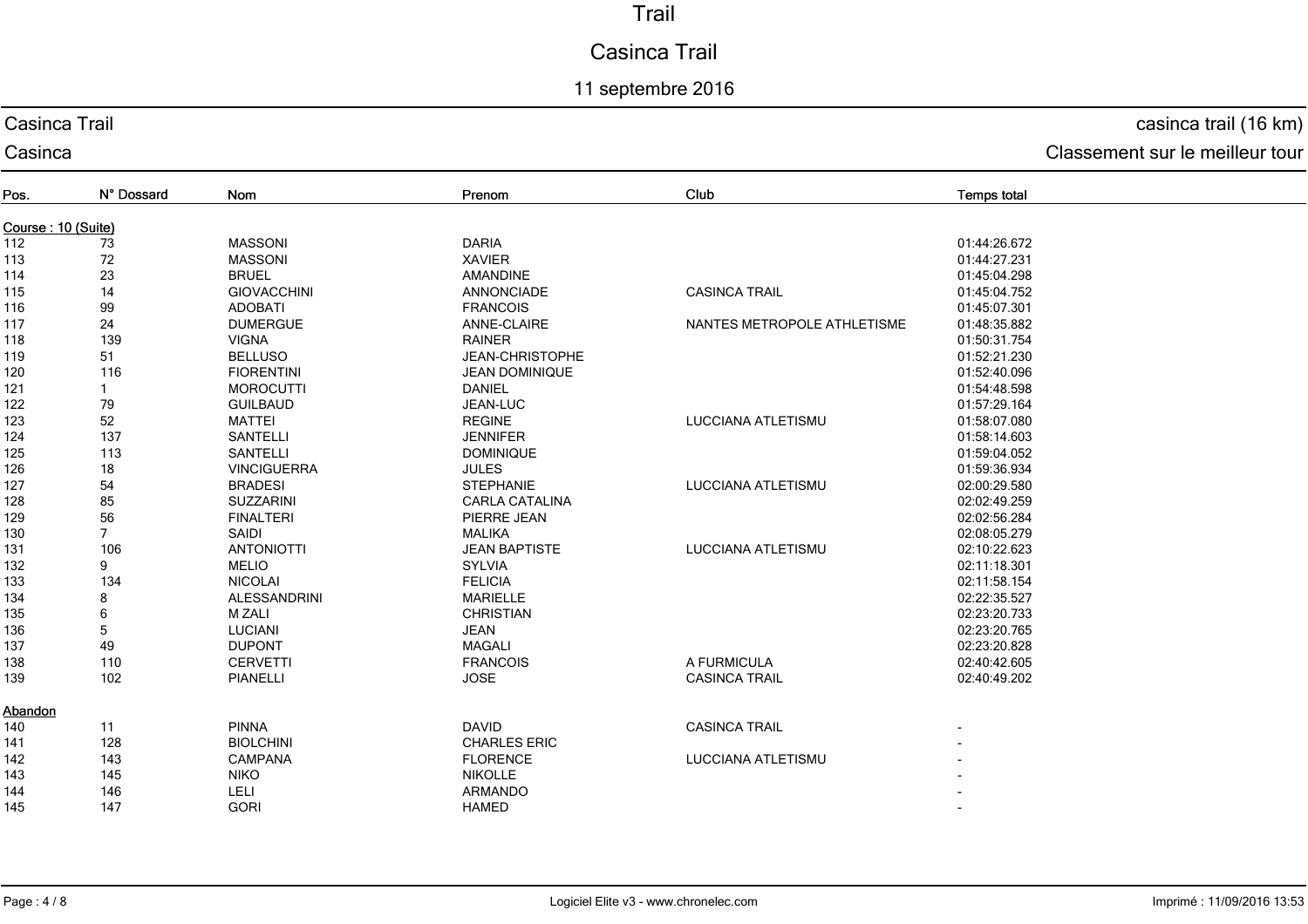# Casinca Trail

## 11 septembre 2016

| Casinca Trail      | casinca trail (16 km)   |                                 |                      |                                  |                    |  |
|--------------------|-------------------------|---------------------------------|----------------------|----------------------------------|--------------------|--|
| Casinca            |                         | Classement sur le meilleur tour |                      |                                  |                    |  |
| Pos.               | N° Dossard              | Nom                             | Prenom               | Club                             | <b>Temps total</b> |  |
| Course: 10 (Suite) |                         |                                 |                      |                                  |                    |  |
| Non partant        |                         |                                 |                      |                                  |                    |  |
| 146                | $\overline{\mathbf{c}}$ | <b>DAMI</b>                     | <b>EUGENE</b>        |                                  |                    |  |
| 147                | 34                      |                                 |                      |                                  |                    |  |
| 148                | 39                      | <b>BALDOVINI</b>                | <b>PIERRICK</b>      | <b>CASINCA TRAIL</b>             |                    |  |
| 149                | 46                      | <b>GASPARI</b>                  | <b>ANGE PHILIPPE</b> | LUCCIANNA ATLETISMU              |                    |  |
| 150                | 97                      | <b>BALDOCCHI</b>                | <b>VINCENT</b>       |                                  |                    |  |
| Course: 16         |                         |                                 |                      |                                  |                    |  |
| 1                  | 304                     | <b>SANTELLI</b>                 | <b>LAMBERT</b>       | E MUVRE BALANINE                 | 01:26:03.531       |  |
| 2                  | 265                     | <b>MOINARD</b>                  | <b>FREDERIC</b>      | E MUVRE BALANINE                 | 01:31:55.660       |  |
| 3                  | 302                     | <b>BAGNANINCHI</b>              | <b>ANTHONY</b>       | RUNNING CLUB FURIANI AGLIANI     | 01:35:46.793       |  |
| 4                  | 246                     | <b>CONTI</b>                    | <b>STEPHANE</b>      |                                  | 01:37:17.725       |  |
| 5                  | 291                     | <b>JAMIS</b>                    | <b>PATRICK</b>       | ANIMA                            | 01:40:12.991       |  |
| 6                  | 308                     | <b>NICOLI</b>                   | <b>MATTEU</b>        | <b>I FILANCI</b>                 | 01:40:13.025       |  |
| 7                  | 245                     | KOLOMOETZ                       | PIERRE FRANÇOIS      |                                  | 01:40:31.280       |  |
| 8                  | 240                     | <b>CUMBO</b>                    | <b>VINCENT</b>       | ANIMA                            | 01:42:50.756       |  |
| 9                  | 262                     | <b>DOUSSET</b>                  | <b>RUDY</b>          |                                  | 01:43:40.204       |  |
| 10                 | 307                     | RIU                             | ANGE                 | <b>I FILANCI</b>                 | 01:44:46.730       |  |
| 11                 | 271                     | MAZZONI                         | <b>DOMINIQUE</b>     | LUCCIANA ATLETISMU               | 01:46:12.630       |  |
| 12                 | 241                     | <b>MARECHAL</b>                 | <b>AURELIEN</b>      |                                  | 01:47:49.465       |  |
| 13                 | 201                     | <b>LEFEBVRE</b>                 | <b>PATRICK</b>       | CSM ROSNY-SUR-SEINE              | 01:47:52.376       |  |
| 14                 | 207                     | ANDRÉ                           | <b>BERTRAND</b>      |                                  | 01:47:52.724       |  |
| 15                 | 210                     | <b>CHARLES</b>                  | <b>THIERRY</b>       |                                  | 01:49:39.552       |  |
| 16                 | 231                     | <b>MORACCHINI</b>               | <b>EMMANUELLE</b>    | <b>ANIMA</b>                     | 01:50:05.737       |  |
| 17                 | 219                     | <b>VIENNE FERACCI</b>           | <b>AUGUSTIN</b>      | <b>RESTONICA TRAIL</b>           | 01:50:49.120       |  |
| 18                 | 228                     | <b>DROUIN</b>                   | <b>DIDIER</b>        | <b>I FILANCI</b>                 | 01:54:33.191       |  |
| 19                 | 255                     | <b>NONZA</b>                    | <b>JEAN JOSEPH</b>   |                                  | 01:54:43.586       |  |
| 20                 | 276                     | CATONI                          | <b>OLIVIER</b>       | LUCCIANA ATLETISMU               | 01:55:00.515       |  |
| 21                 | 309                     | <b>GALLETTI</b>                 | <b>MATHIEU</b>       |                                  | 01:56:09.872       |  |
| 22                 | 239                     | <b>GAUDIN</b>                   | <b>GILLES</b>        | RUNNING CLUB FURIANI AGLIANI     | 01:56:25.735       |  |
| 23                 | 259                     | LORENZANI                       | EDDY                 | ASSOCIU MUNTAGNOLU DI U FIUMORBU | 01:57:09.517       |  |
| 24                 | 278                     | <b>DESIDERI</b>                 | ANGE                 | RUNNING CLUB FURIANI AGLIANI     | 01:57:43.615       |  |
| 25                 | 270                     | <b>EMMANUELLI</b>               | <b>FRANCK</b>        |                                  | 01:57:46.127       |  |
| 26                 | 269                     | <b>COSTANTINI</b>               | <b>CHRISTOPHE</b>    |                                  | 01:58:23.487       |  |
| 27                 | 300                     | PADOVANI                        | <b>MAURICE</b>       |                                  | 01:58:27.853       |  |
| 28                 | 211                     | <b>BARBAGGIO</b>                | <b>JEROME</b>        | <b>CASINCA TRAIL</b>             | 01:58:57.838       |  |
|                    | 293                     | <b>FERRANDI</b>                 | <b>GILBERT</b>       |                                  | 01:58:58.867       |  |
| 29                 |                         |                                 |                      |                                  |                    |  |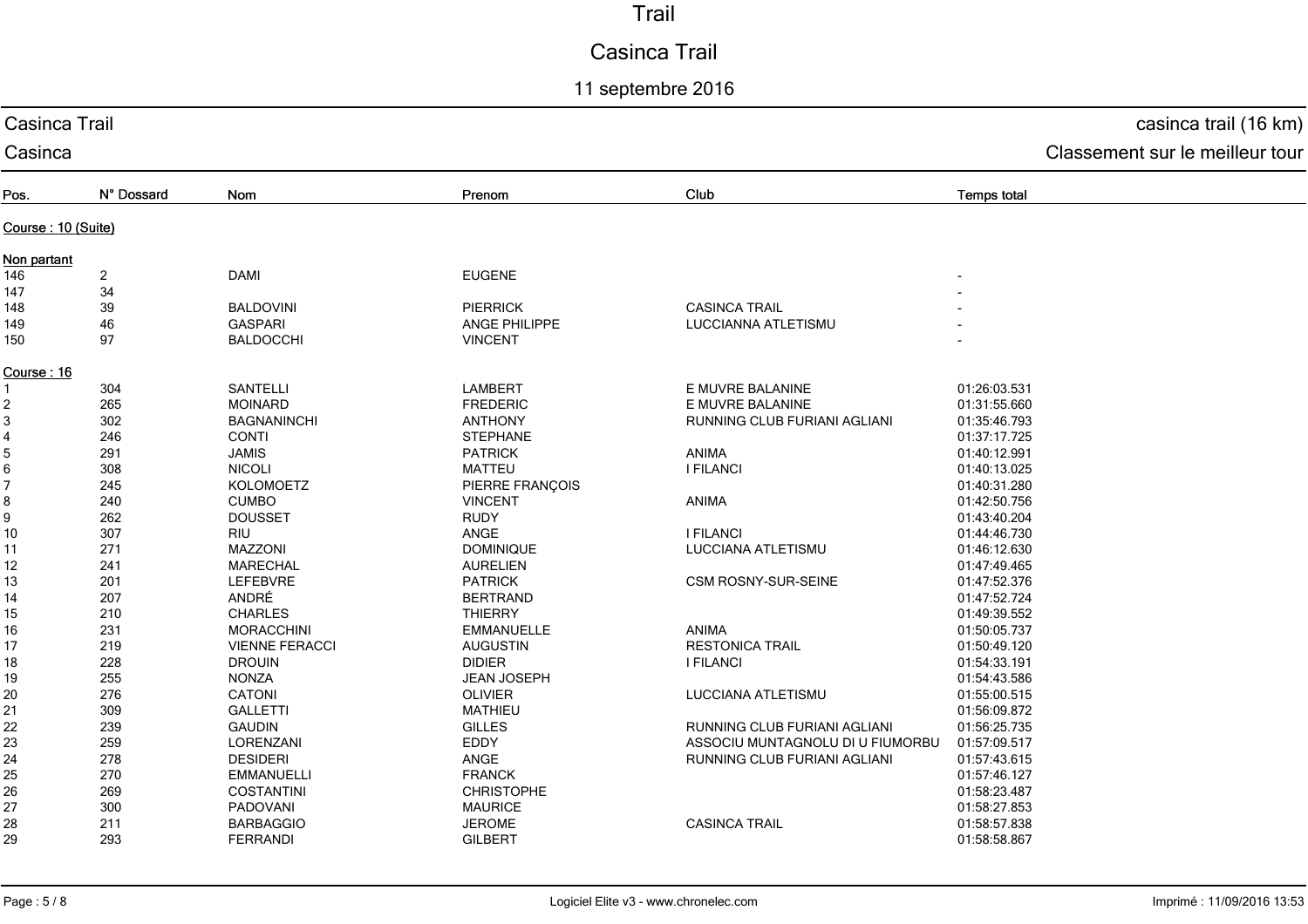# Casinca Trail

## 11 septembre 2016

## Casinca Trail

Casinca

## casinca trail (16 km)

| Pos.               | N° Dossard | Nom                | Prenom              | Club                                | <b>Temps total</b> |  |  |
|--------------------|------------|--------------------|---------------------|-------------------------------------|--------------------|--|--|
| Course: 16 (Suite) |            |                    |                     |                                     |                    |  |  |
| 30                 | 281        | <b>MARINI</b>      | ERIC                | RUNNING CLUB FURIANI AGLIANI        | 01:59:00.371       |  |  |
| 31                 | 289        | <b>MARY</b>        | <b>PASCAL</b>       |                                     | 02:00:28.568       |  |  |
| 32                 | 288        | <b>MOREAU</b>      | <b>STEPHANE</b>     |                                     | 02:00:28.679       |  |  |
| 33                 | 280        | <b>GRIMALDI</b>    | <b>ALAIN</b>        |                                     | 02:01:29.945       |  |  |
| 34                 | 217        | <b>ANTONETTI</b>   | <b>JEAN-MARC</b>    | <b>ANTONETTI</b>                    | 02:04:11.766       |  |  |
| 35                 | 261        | <b>CONTRINO</b>    | <b>GAETAN</b>       | <b>US CAGNES TRIATHLON</b>          | 02:04:39.520       |  |  |
| 36                 | 256        | <b>AIELLO</b>      | <b>CHARLES</b>      |                                     | 02:05:12.976       |  |  |
| 37                 | 301        | <b>SIMONI</b>      | <b>FREDERIC</b>     | <b>I FILANCI</b>                    | 02:05:20.009       |  |  |
| 38                 | 274        | <b>ROSSI</b>       | <b>JEAN MARC</b>    | A FURMICULA                         | 02:05:28.819       |  |  |
| 39                 | 222        | <b>MICHIELS</b>    | <b>FREDERIC</b>     | <b>BFT</b>                          | 02:05:41.946       |  |  |
| 40                 | 277        | <b>DUVALET</b>     | <b>FABIEN</b>       |                                     | 02:06:22.754       |  |  |
| 41                 | 221        | <b>TRAMINI</b>     | <b>ERIC</b>         | <b>LUCCIANA ATLETISMU</b>           | 02:07:39.541       |  |  |
| 42                 | 298        | LAMAZOU            | <b>MATHIEU</b>      |                                     | 02:08:04.684       |  |  |
| 43                 | 284        | <b>TAPIERO</b>     | SANDRA              | AC CAPU BIANCU                      | 02:08:17.626       |  |  |
| 44                 | 226        | <b>MEYNIEU</b>     | <b>CHRISTOPHE</b>   |                                     | 02:08:24.201       |  |  |
| 45                 | 275        | <b>MIGNON</b>      | <b>FRANCK</b>       |                                     | 02:08:39.942       |  |  |
| 46                 | 258        | <b>PERRIER</b>     | <b>JONATHAN</b>     | PASS'RUNNING                        | 02:09:44.688       |  |  |
| 47                 | 218        | <b>GIORGI</b>      | <b>JEAN-DENIS</b>   | <b>RESTONICA TRAIL</b>              | 02:10:29.943       |  |  |
| 48                 | 305        | CAZZONE            | <b>ANTOINE</b>      |                                     | 02:10:57.863       |  |  |
| 49                 | 208        | ZANET              | <b>ROBERT</b>       |                                     | 02:12:57.984       |  |  |
| 50                 | 299        | <b>DAMERON</b>     | <b>NICOLAS</b>      |                                     | 02:13:16.861       |  |  |
| 51                 | 224        | <b>FOURNI</b>      | <b>ALAIN</b>        |                                     | 02:13:40.040       |  |  |
| 52                 | 264        | <b>VINCENT</b>     | <b>DIMITRI</b>      | <b>CASINCA GRAIL</b>                | 02:15:22.453       |  |  |
| 53                 | 263        | <b>FRANCHI</b>     | <b>YVAN</b>         |                                     | 02:15:22.482       |  |  |
| 54                 | 216        | <b>ROSSI</b>       | <b>JEAN-CHARLES</b> | <b>CASINCA TRAIL</b>                | 02:15:40.261       |  |  |
| 55                 | 296        | <b>POURAILLY</b>   | <b>THIBAULT</b>     |                                     | 02:15:41.485       |  |  |
| 56                 | 292        | <b>ASSAINTE</b>    | ALEXANDRE           |                                     | 02:16:28.813       |  |  |
| 57                 | 297        | <b>GABORIT</b>     | <b>BENJAMIN</b>     |                                     | 02:17:24.522       |  |  |
| 58                 | 295        | <b>POURAILLY</b>   | PIERRE              |                                     | 02:17:47.471       |  |  |
| 59                 | 213        | <b>BRUEL</b>       | <b>PATRICK</b>      | <b>CASINCA TRAIL</b>                | 02:18:22.811       |  |  |
| 60                 | 212        | PIERI              | <b>STEPHANE</b>     | <b>CASINCA TRAIL</b>                | 02:18:27.980       |  |  |
| 61                 | 279        | <b>ROHR</b>        | <b>ALEXIS</b>       | <b>ASPVA</b>                        | 02:19:20.109       |  |  |
| 62                 | 272        | <b>KOULTE</b>      | PIERRE MARIE        |                                     | 02:21:53.312       |  |  |
| 63                 | 232        | <b>FASSOT</b>      | <b>FREDERIC</b>     |                                     | 02:23:31.948       |  |  |
| 64                 | 244        | <b>COHEN SOLAL</b> | LAURENCE            | JOGGING CLUB LICQUOIS               | 02:25:03.958       |  |  |
| 65                 | 237        | <b>SQUAGLIA</b>    | JEAN-JACQUES        | <b>RUNNING CLUB FURIANI AGLIANI</b> | 02:26:54.030       |  |  |
| 66                 | 282        | <b>BROCHET</b>     | <b>ZOE</b>          |                                     | 02:27:55.981       |  |  |
|                    |            |                    |                     |                                     |                    |  |  |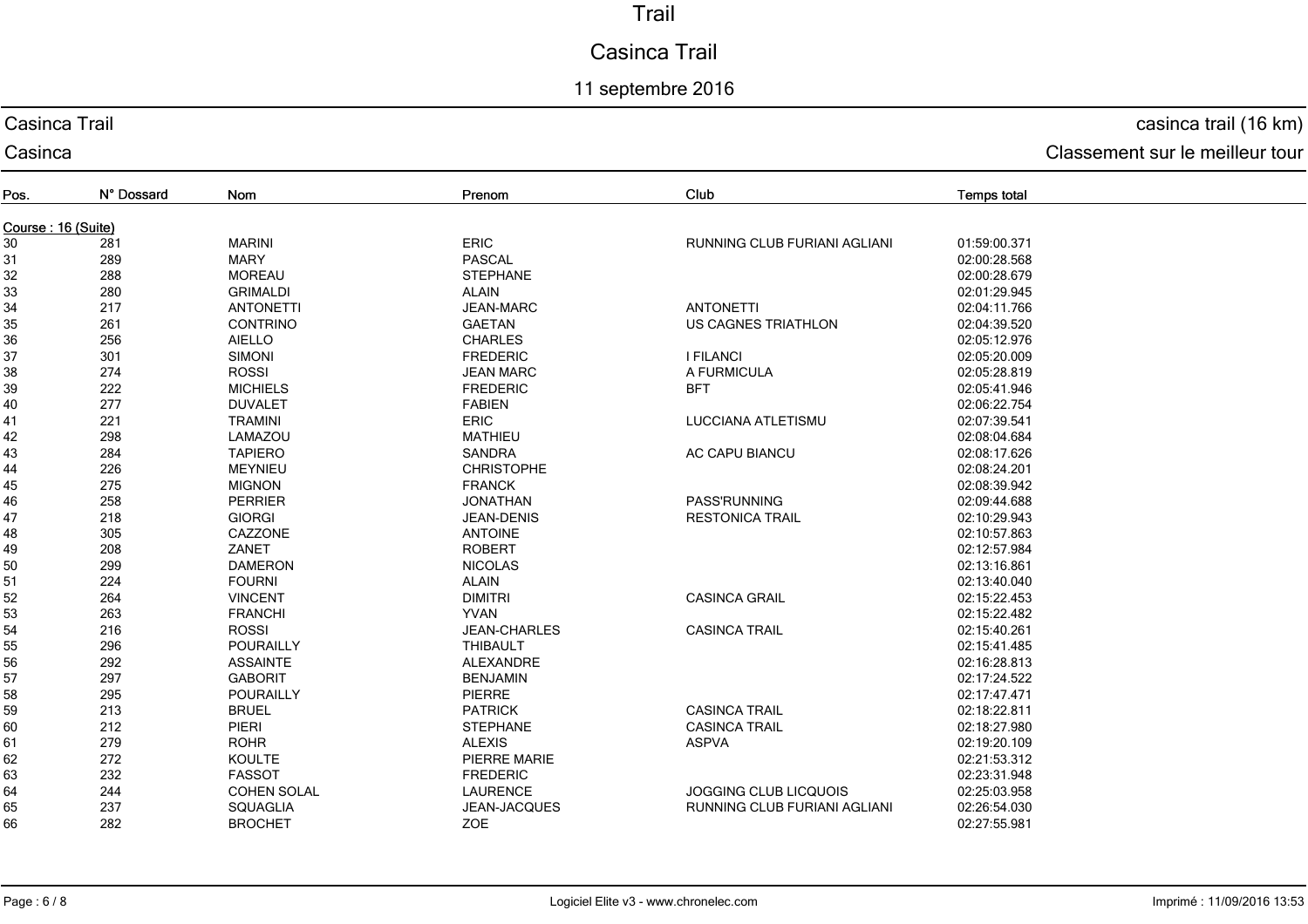# Casinca Trail

## 11 septembre 2016

## Casinca Trail

Casinca

## casinca trail (16 km)

| Pos.               | N° Dossard | Nom                 | Prenom                | Club                                | <b>Temps total</b> |  |  |
|--------------------|------------|---------------------|-----------------------|-------------------------------------|--------------------|--|--|
| Course: 16 (Suite) |            |                     |                       |                                     |                    |  |  |
| 67                 | 236        | <b>MARINI</b>       | <b>ANTOINE</b>        | <b>RUNNING CLUB FURIANI AGLIANI</b> | 02:28:26.790       |  |  |
| 68                 | 266        | <b>RAUTUREAU</b>    | JEAN-CLAUDE           |                                     | 02:28:34.630       |  |  |
| 69                 | 247        | <b>POGGI</b>        | ALEXANDRE             |                                     | 02:28:37.672       |  |  |
| 70                 | 229        | <b>ODELOT</b>       | <b>GWENDOLINE</b>     |                                     | 02:28:47.676       |  |  |
| 71                 | 204        | <b>MEYNIER</b>      | <b>MARION</b>         |                                     | 02:29:28.174       |  |  |
| 72                 | 294        | <b>CERVETTI</b>     | <b>ISABELLE</b>       | A FURMICULA                         | 02:29:28.447       |  |  |
| 73                 | 206        | COLLARD             | <b>SEBASTIEN</b>      |                                     | 02:29:49.520       |  |  |
| 74                 | 286        | <b>OTTAVI</b>       | <b>CHRISTOPHE</b>     |                                     | 02:31:56.399       |  |  |
| 75                 | 215        | <b>ROSSI</b>        | <b>SEVERINE</b>       | <b>CASINCA TRAIL</b>                | 02:33:34.007       |  |  |
| 76                 | 290        | <b>MORIN</b>        | <b>DOMINIQUE</b>      |                                     | 02:33:44.739       |  |  |
| 77                 | 251        | <b>BIANCO</b>       | <b>FREDERIC</b>       | <b>RAIDLIGHT</b>                    | 02:36:33.678       |  |  |
| 78                 | 248        | <b>MURATI</b>       | <b>CHRISTOPHE</b>     | <b>LUCCIANA ATLETISMU</b>           | 02:36:33.760       |  |  |
| 79                 | 283        | <b>GOTTAROI</b>     | <b>VERONIQUE</b>      | <b>AC CAPU BIANCU</b>               | 02:38:07.757       |  |  |
| 80                 | 285        | <b>GALLO</b>        | <b>ALBERT</b>         | <b>AC CAPU BIANCU</b>               | 02:38:08.019       |  |  |
| 81                 | 249        | RABATEL CHIARAMONTI | <b>LAURENCE</b>       |                                     | 02:39:17.336       |  |  |
| 82                 | 230        | <b>BOUILLEAUX</b>   | SÉBASTIEN             |                                     | 02:42:11.981       |  |  |
| 83                 | 238        | <b>RISO</b>         | <b>ARIEL</b>          | LUCIANA ATLETISMU                   | 02:44:26.042       |  |  |
| 84                 | 243        | <b>MARTINETTI</b>   | PAUL-FELIX            |                                     | 02:44:28.521       |  |  |
| 85                 | 287        | <b>LAPORTE</b>      | <b>MARIE THERESE</b>  | <b>I FILANCI</b>                    | 02:47:26.914       |  |  |
| 86                 | 235        | <b>FINOCCHI</b>     | JEAN-CLAUDE           |                                     | 02:50:18.333       |  |  |
| 87                 | 254        | SAIN                | <b>MARIE AMANDINE</b> |                                     | 02:53:26.916       |  |  |
| 88                 | 233        | <b>FASSOT</b>       | <b>VIRGINIE</b>       |                                     | 02:53:57.822       |  |  |
| 89                 | 225        | PORTIGLIATTI        | PIERRE                |                                     | 02:56:48.977       |  |  |
| 90                 | 220        | <b>GIACOBBI</b>     | <b>JOSEPH</b>         | <b>RESTONICA TRAIL</b>              | 03:04:17.687       |  |  |
| 91                 | 214        | <b>CORRADI</b>      | AMELIE                | <b>CASINCA TRAIL</b>                | 03:05:14.100       |  |  |
| 92                 | 257        | <b>FRAMERY</b>      | <b>MURIELLE</b>       | LES GALOPINS DE GUYENNE             | 03:09:40.076       |  |  |
| 93                 | 242        | <b>DEVID</b>        | WILLY                 |                                     | 03:53:26.627       |  |  |
| Abandon            |            |                     |                       |                                     |                    |  |  |
| 94                 | 223        | <b>CROGUENNEC</b>   | <b>REMY</b>           |                                     | 01:28:56.380       |  |  |
| 95                 | 260        | <b>HUTH</b>         | <b>HERVE</b>          |                                     | 01:38:51.844       |  |  |
| 96                 | 202        | <b>GUEZENNEC</b>    | PHILIPPE              | TEAM TRAIL DE L'ABER BENOIT         |                    |  |  |
| 97                 | 205        | COLLARD             | SOPHIE                |                                     |                    |  |  |
| 98                 | 209        | <b>CLEMENT</b>      | <b>RENAUD</b>         | ANIMA                               |                    |  |  |
| 99                 | 227        | <b>COLOMBANI</b>    | <b>CHARLES</b>        | AC CORTE                            |                    |  |  |
| 100                | 234        | <b>GRIMALDI</b>     | <b>ALAIN</b>          |                                     |                    |  |  |
| 101                | 250        | CANESSA             | <b>JOSE</b>           |                                     |                    |  |  |
|                    |            |                     |                       |                                     |                    |  |  |